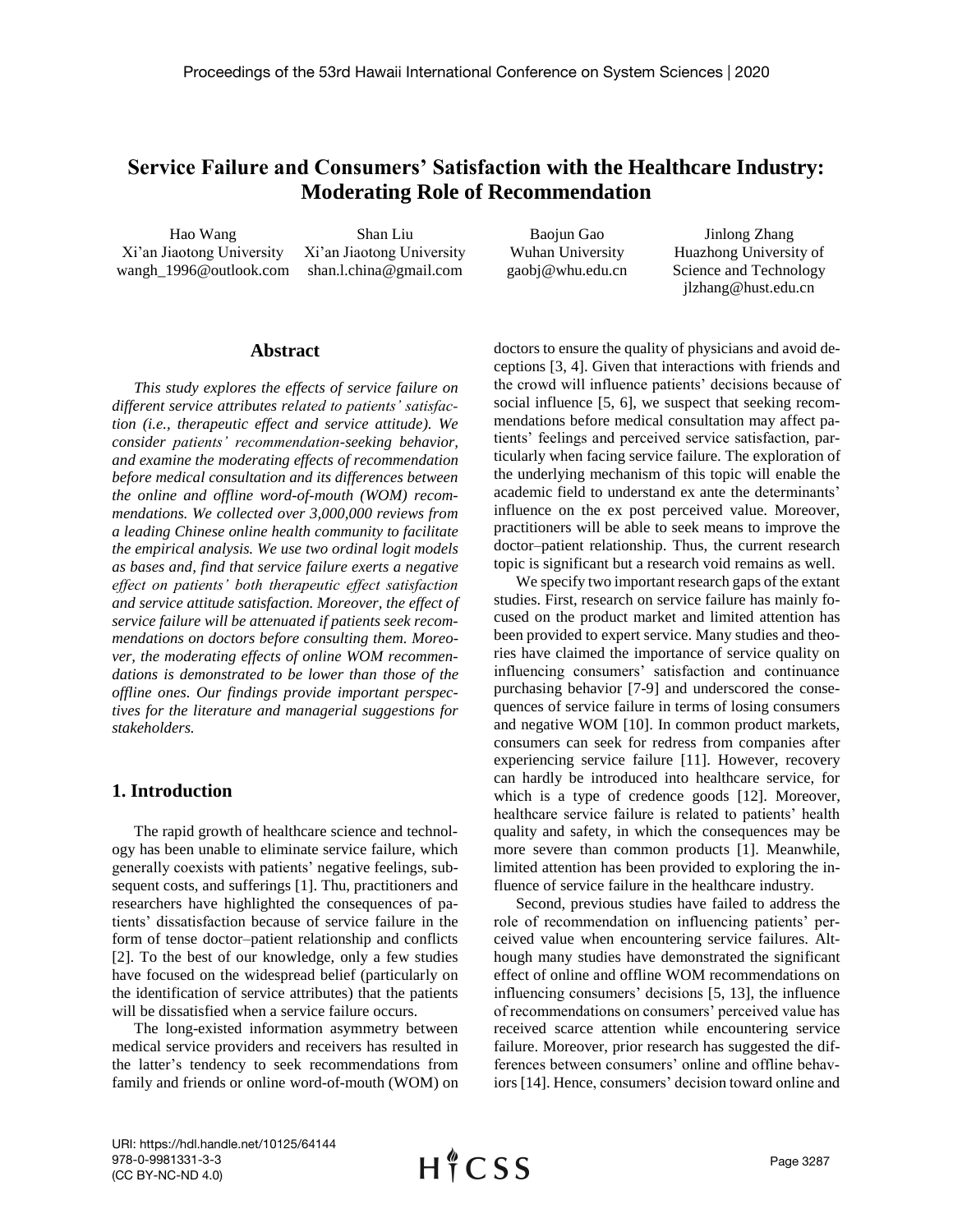offline recommendation sources may differ but remain a research void. Several studies have also underscored the need to examine differences in terms of affecting consumers' decision [5, 15]. To fill in this research gap, this study will examine the influence of recommendation on consumers' satisfaction when meeting service failure and the differences between recommendation sources, as well as explore the underlying mechanisms.

We crawled public data from *Good Doctor* (haodf.com) using a Python program and built a unique dataset. This study uses patients' ratings of their treatment experience to measure their service satisfaction. In particular, we focus on two service attributes, namely, therapeutic effect and service attitude, because they are the most important and salient indicators for patients when judging their perceived value and satisfaction [1]. We also use text recognition to construct a series of key independent variables to facilitate the empirical analysis. Our results are as follows: (1) service failure would exert negative effects on patients' therapeutic effect satisfaction (TES) and service attitude satisfaction (SAS), (2) recommendations before medical consultation would improve patients' TES and SAS when facing service failure, and (3) the effect magnitude of online WOM recommendation is less than that of the offline WOM on improving patients' perceived service value after experiencing service failure.

This study contributes to the research stream in several ways. First, we extend the research on consumers' perceived service value by considering the pressure of service failure and social interactions. Second, we explore patients' satisfaction from the two service attributes (i.e., therapeutic effect and service attitude). Third, we contribute to the research on recommendation to understand the differences between with-recommendations and without-recommendations and offline WOM recommendation and online WOM recommendation on consumers' perceived value when service failure occurs.

The remainder of this paper is organized as follows. First, we review the extant studies and develop the hypotheses. Second, we introduce our research context. Third, we construct the variables and empirical models. Fourth, we present and discuss the results. Lastly, we argue the implications and limitations of this study.

## **2. Literature Review**

### **2.1. Service Failure**

Service failure indicates that customers' perceived service performance falls below their expectations or "zone of tolerance" [16], such as abnormally slow service and service unavailability [17]. Prior research has mainly considered service failure from three dimensions, namely, timing, frequency and severity [18]. The extant

studies have indicated that service failure generally results in organizations' substantial costs, particularly in terms of loss of consumers and negative online WOM [10]. After experiencing service failure, the consumers' dissatisfaction with a service will negatively affect their attitude toward the service providers [19], although such an effect could also be affected by the consumer–organization relationship [18]. A well-built consumer–organization relationship would shield the service provider from the negative effects of service failure [11].

Service failure also coexists with consumers' complaints and triggers their service recovery expectation, which increases with the severity of failure [11], while repeated service failures will weaken such expectations [11]. To resolve consumers' complaints and decrease tangible and intangible losses, service providers would endeavor to recover (to prevent losing customers) in the form of offering explanations and switching products [20]. Hess et al. compared customers' attributions after experiencing service failure and recovery and found a significant change [11]. However, services in an expert service market cannot be returned even though consumers encounter dissatisfying experiences [3]. Thus, service failure in an expert service field may cause considerably severe outcomes because consumers need to vent their negative feelings [21], such as the conflicts between the service providers and receivers [2]. The current study uses the healthcare industry as a research example to understand the consequences of expert service failure and the mechanisms of such effects.

### **2.2. Recommendation**

Recommendations from consumers are positive WOM per se and generally treated as valuable references on experiencing a product or service attributes [5]. "Tie strength" between recommenders and decision makers is used as basis to categorize recommendation source into strong-tie (i.e., close relationship) and weaktie (i.e., distant or no relationship) sources [4]. Strongtie recommendation sources can offer necessary information for decision makers and analysis from the decision makers' perspective and customized suggestions. Weak-tie recommendation sources can help decision makers to obtain additional information without the limitation of their social circles. Dhan et al. used the faceto-face healthcare service scenario and suggested that consumers' choice on recommendation sources depends on the task difficulty and their prior knowledge [4].

The extensive use of the Internet has provided a source to navigate online WOM [21] and several studies have underscored the differences between the traditional and online WOM recommendations [5, 15]. In this case, recommendation sources can also be further categorized as offline and online WOM recommendations by the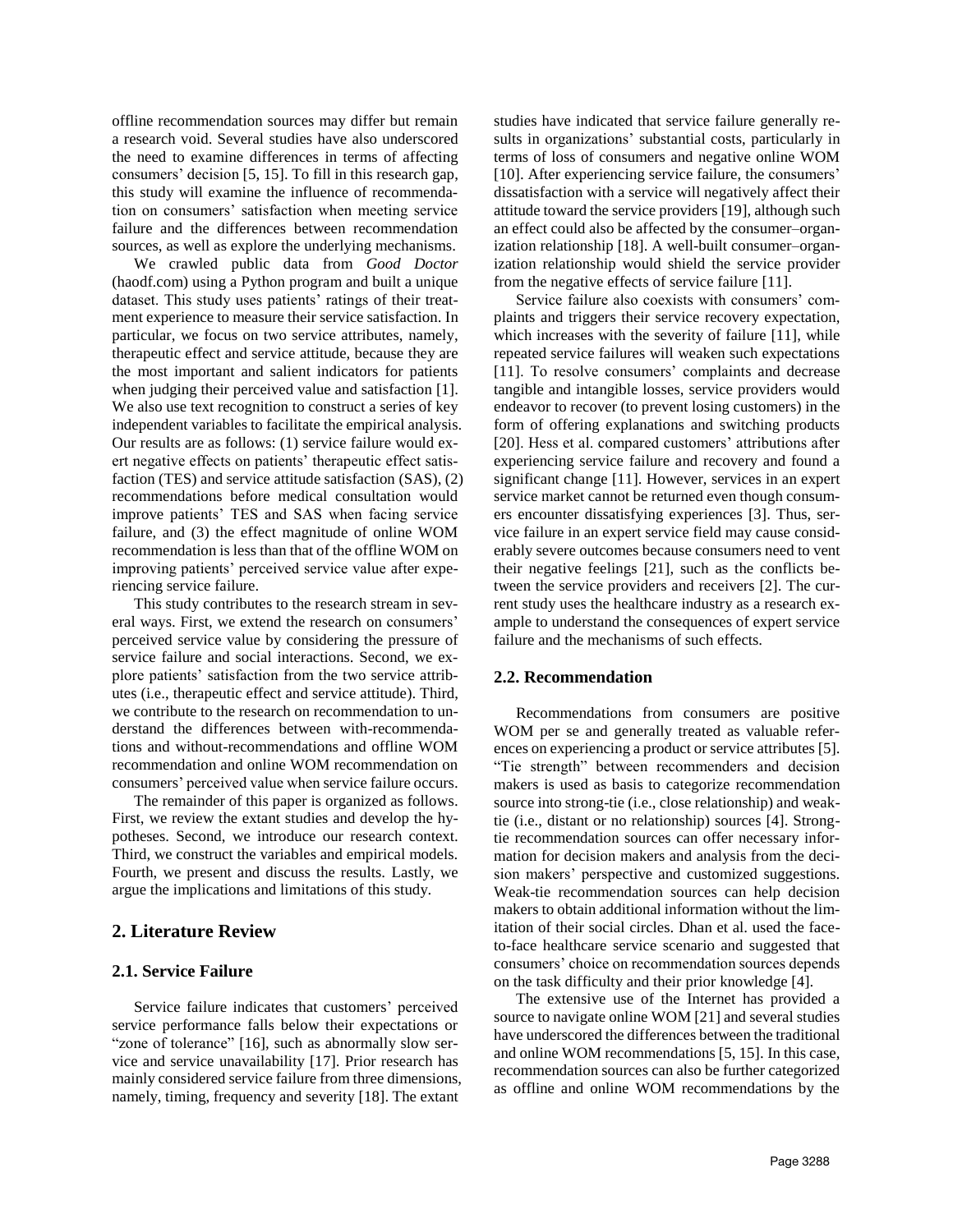recommendation channel. Online and offline WOM recommendations have been demonstrated to be related to each other, thereby affecting other consumers' subsequent decisions and sales [5, 13].

## **3. Hypotheses Development**

Many studies have illustrated the determinant roles of service quality [22] and service climate [23–25] on patients' satisfaction. The current study treats TES as a patient satisfaction because the tangibility and outcome of service quality can be reflected as a therapeutic effect. Moreover, the service climate mostly depends on doctors, such as the interaction frequency [25], whether they respect the patients and their preferences [23, 24] and whether they take the patients' illness seriously [26]. From the patients' perspectives, these factors could be concluded as the doctors' service attitude, thereby leading to another of our choice on patients' satisfaction dimension (i.e., SAS). Thereafter, we will develop the hypothesis on the effect of service failure on patients' TES and SAS.

## **3.1. Effect of Service Failure on TES**

Healthcare service is a type of credence goods [12] provided by medical institutions and requires a series of interactions between patients and doctors, such as interrogation, medical testing (e.g., laboratory/radiology tests), diagnosis, and treatment [12]. This service industry is distinct from others because patients' diseases are complex and diverse from their conditions, thereby making healthcare service highly customized [1].

The outcomes of service generally influence customers' attributions and expectations toward specific organizations among traditional service industries [11]. The performance of healthcare service, which is reflected as the therapeutic effect, further influences patients' health status, life quality and even life span. Service failure in the healthcare industry indicates that patients' health status is not improved or worsens after undergoing treatment. The outcomes originating from service failures in the context of healthcare are considerably severe and need the patients' subsequent investment to recover. Apart from the additional financial and time factors, healthcare service failure means patients' longterm suffering from diseases (e.g., physical pain, discomfort from the medical testing and treatment) and even death, particularly for the vulnerable population [22]. Such outcomes can trigger patients' dissatisfaction with service performance (i.e., therapeutic effect). Therefore, we propose the following hypothesis:

**H1**: *Service failure is negatively related to patients' TES.*

### **3.2. Effect of Service Failure on SAS**

Doctors deliver healthcare service to patients. The tangibility of such an intangible expert service can be reflected and measured through the content, duration, and interaction form [27]. In an outpatient service, these factors are controlled by the service providers (i.e., doctors) and the determinants of patients' satisfaction toward the service process [1]. That is, patients' health and recovery depend on doctors' inputs in the form of service attitude toward the former's illness. Hess et al. used equity theory to explain the balance between service providers' input and receivers' outcomes, in which service failure would damage such a balance by attenuating the outcomes or receivers' perception of the providers' inputs [11]. Therefore, service failures can induce patients to question doctors' service attitude and lower the perception of the latter's investment. This scenario leads to patients' dissatisfaction with doctors' service attitude.

From another perspective of service failure, patients would recall the service process to understand the reason for the negative outcomes. The extant studies have clarified the influence of the priming effect on consumers' rating behavior [28]. That is, consumers tend to focus on the most salient attributions when evaluating the service. The extant research has also used the priming effect as basis to emphasize negativity bias in illustrating consumers' rating behavior: they may weigh more on the dissatisfied details than the good ones [21, 29]. Therefore, patients who encounter service failure have a high likelihood of negatively recalling the service process and the doctors' service attitude, thereby prompting the former to post a relatively low rating.

**H2**: *Service failure is negatively related to patients' SAS.*

### **3.3. Moderating Effect of Recommendation**

Although patients lack professional knowledge and systematic medical training [30], several studies have underscored the information asymmetry between healthcare service providers and receivers [3, 12]. Service providers may capitalize on this information asymmetry and conduct fraud to earn extra profit. To avoid falling victim to fraudulent behaviors, patients seek information and recommendation about doctors who are expert in specific diseases.

Decision makers can seek recommendations from offline social networks. Recommenders themselves or people in their social circles may have suffered from similar illnesses and improved greatly. Through online WOM, patients can navigate others' feedback about the therapeutic effect after treatment. Thus, recommendations likely help patients find doctors who are expert in their specific diseases, and patients may likely believe that the recommended doctor can cure his/her disease.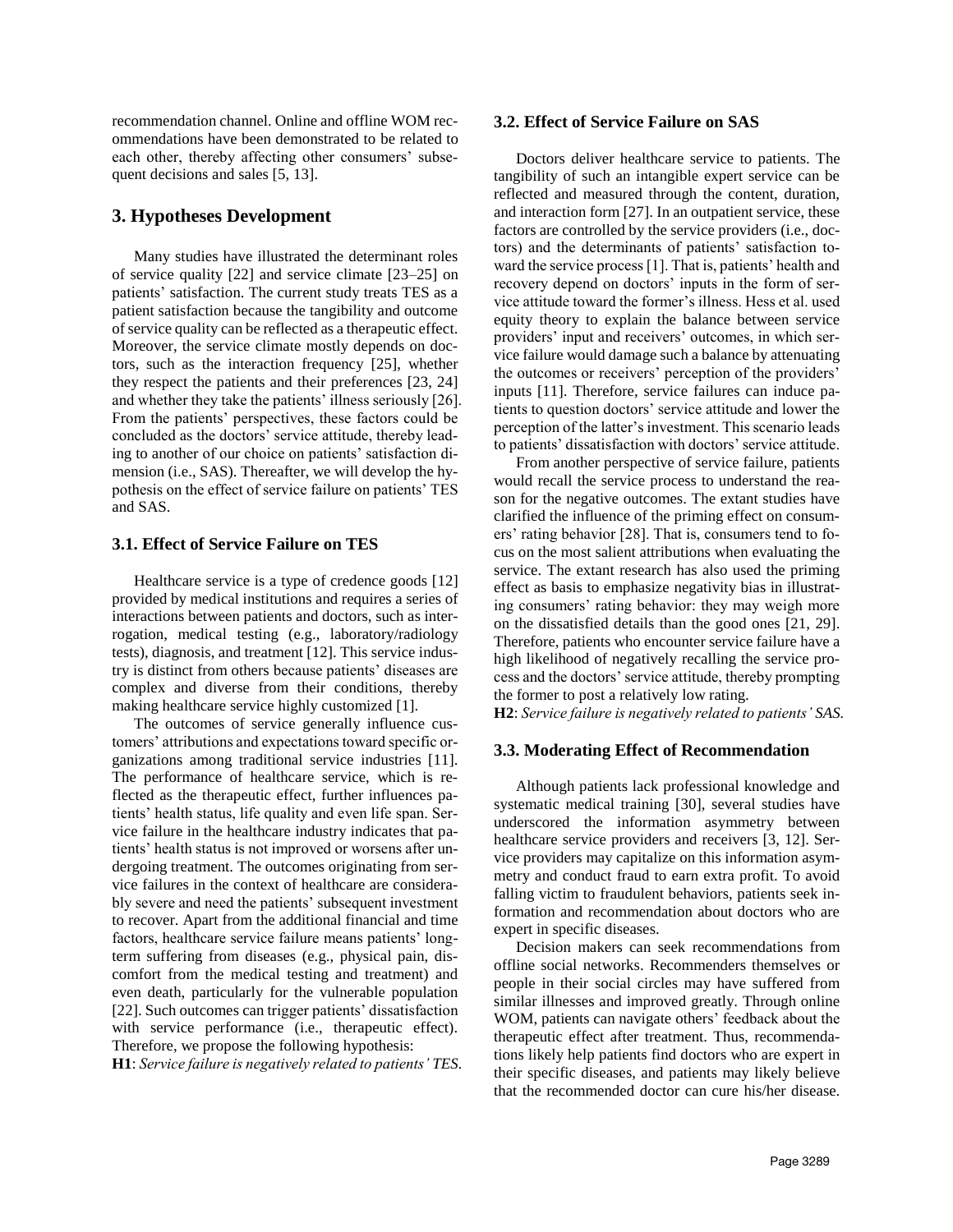However, people's health conditions cannot be perfectly identical, so a doctor's treatment may not be suitable for everyone. If the recommended doctor has many cured or improved cases, the patient may blame a service failure (i.e., the health status is not improved or worsening) on personal physical status instead of the doctor's capability and service attitude, thus resulting in less dissatisfaction toward the therapeutic effect.

On the contrary, some patients may choose doctors randomly without seeking. Therefore, they have little knowledge about not only the doctors' service attitude but also whether the doctors' treatment suggestions have contributed to a successfully cured case. Without references and communications with other patients, a service failure can likely lead to patients distrusting the doctors' capability and service attitude, which may cause their high dissatisfaction toward the perceived therapeutic effect and the doctors' service attitude.

In sum, recommendations can help patients form prior knowledge about doctors. With good word-ofmouth from recommenders, patients may treat service failure objectively instead of doubting the doctors' service attitude directly.

**H3a:** *A service failure will lead to patients' less dissatisfaction toward therapeutic effect if they seek recommendations about doctors.*

**H3b:** *A service failure will lead to patients' less dissatisfaction toward service attitude if they seek recommendations about doctors.*

## **3.4. Differences of the Moderating Effect between Recommendation Sources**

Prior research has illustrated the differences between the traditional WOM and e-WOM recommendation sources in influencing consumers' decision making [5]. We argue that recommendation sources may also moderate the effect of service failure on patients' satisfaction.

Online WOM, as a weak-tie source, provides more numeric and various cases and references for decision makers than strong-tie sources [4]. In the context of healthcare, patients can analyze doctors' capability and service attitude with the descriptions and consultation experiences from prior reviewers who have consulted about the doctors through online WOM. By contrast, offline WOM recommendation generally provides scarce options and references for patients to make comparison and decisions.

Given that each patient's physical status is qualitatively different, the real and perceived therapeutic effect may also vary. Specifically, online WOM recommendations' numerable successfully cured cases can be more persuasive than offline WOM recommendations' few cases. As a result, online WOM recommendations offer accurate information about doctors and lead to patients'

higher expectations than offline WOM recommendations. According to expectation–confirmation theory [7, 8], the perceived performance and disconfirmation are significant determinants of consumers' satisfaction, and the negative disconfirmation exerts higher influence than positive confirmation. When perceived performance is negative and other conditions are equal, a consumer will be more dissatisfied if he/she has higher expectations on a product or service owing to higher negative disconfirmation. Therefore, with online WOM recommendations, service failure will lead to patients' higher dissatisfaction because of higher expectations.

**H4a:** *A service failure will lead to patients' higher dissatisfaction toward therapeutic effect when they seek online WOM recommendations about the doctors than when they seek offline ones.*

**H4b:** *A service failure will lead to patients' higher dissatisfaction toward service attitude when they seek online WOM recommendations about the doctors than when they seek offline ones.*

## **4. Methodology**

## **4.1. Data**

Using a web spider, we crawled public data from the Good Doctor (haodf.com) to examine our hypotheses. The Good Doctor allows patients to search health-related information in terms of reading professionally authored articles or initiating online communication toward doctors who have opened expert websites and offered online services. We chose this website as our research sample for two main reasons. First, it is one of the largest and leading Chinese online health communities. Up to December 2017, the Good Doctor included more than 500,000 physicians from 8289 regular hospitals. Second, the Good Doctor is distinct from other OHCs in terms of its unique review function design, which nicely fit our research context. Patients can post ratings and comments for doctors to evaluate their perceived TES and SAS. Moreover, patients can choose to present other relevant information about their treatment experience, such as disease, purpose of consultation (e.g., diagnosis/treatment), reason for consulting the focal doctor (e.g., online WOM/others' recommendation), treatment approach (e.g., medication), and current health status (e.g., better/worse). These patient-reported contents greatly fit our research purpose and provide us a perfect research context. Thus, the platform is an appropriate data source to conduct this research.

We collected data in December 2017 and built the dataset, which contains 3,390,543 reviews for 493,548 physicians. To ensure the reliability of the following empirical analysis, we excluded samples on the basis of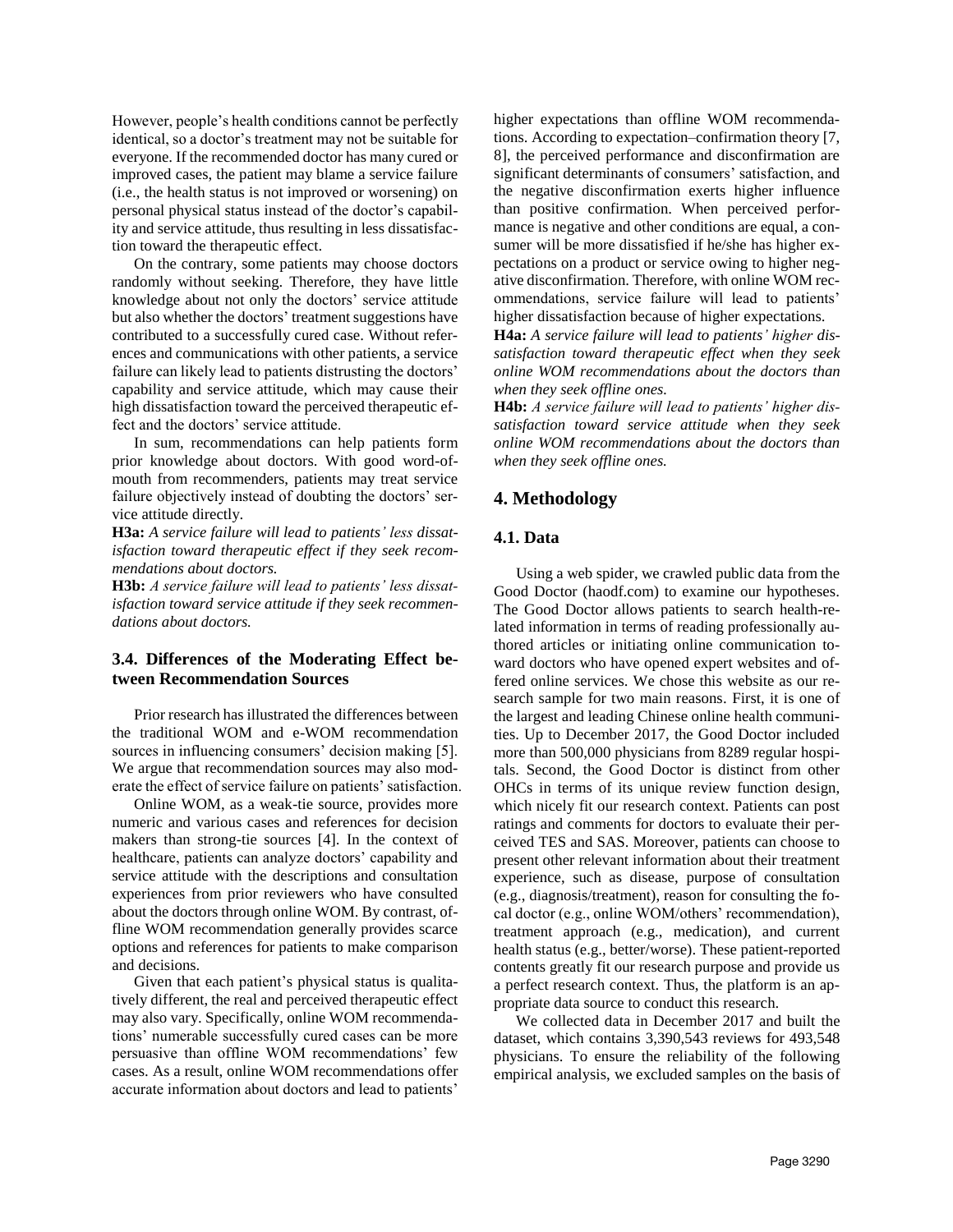several conditions to fit the research questions. The exclusion process is shown in Table 1. First, we deleted the reviews without full ratings, include both TES and SAS. Then, we excluded doctor samples with less than 10 reviews and disease samples that have been reported less than 10 times in all observations. Finally, we deleted the reviews without key information relating to this study by text analysis. Specially, we identified and preserved three types of reasons for choosing the focal doctor ("random choice," "online WOM," and "friends'/other doctors' recommendation") and four types of reported health status after treatment ("recovery," "better," "no improvement," and "worse"). Such a process left us 592,515 reviews for further analysis.

**Table1. Sample Selection**

| <b>Process</b>                                                                                                                                                                                                                                                                                                                                     | No. of      |
|----------------------------------------------------------------------------------------------------------------------------------------------------------------------------------------------------------------------------------------------------------------------------------------------------------------------------------------------------|-------------|
|                                                                                                                                                                                                                                                                                                                                                    | Reviews     |
| <b>Initial Sample</b>                                                                                                                                                                                                                                                                                                                              | 3,390,543   |
| Less: Reviews without full ratings                                                                                                                                                                                                                                                                                                                 | (436, 667)  |
| Less: Doctors who have less than ten re-<br>views and reviews with diseases re-<br>ported less than ten times in the<br>sample                                                                                                                                                                                                                     | (1,120,090) |
| Less: Reviews with the reported reason<br>of choosing doctors that do not be-<br>long to "Random Choice", "Online<br>WOM" or "Friends/Other Doctors"<br>Recommendation" (the combina-<br>tions of these items are also de-<br>leted) and reported health status<br>that does not belong to "Recovery",<br>"Better", "No Improvement" or<br>"Worse" | (1,241,271) |
| Sample with data available                                                                                                                                                                                                                                                                                                                         |             |

## **4.2. Variables**

By extracting relevant information from our dataset, we constructed a series of variables. The focal dependent variables are the patients' reported service satisfaction, i.e., TES and SAS. Patients post ratings for the two satisfaction dimensions using a 5-point ordinal categories: "strongly dissatisfied," "dissatisfied," "ordinary," "satisfied," and "strongly satisfied," and we diverted them into 1 to 5, respectively.

This study focuses on the consequences of service failure and the moderating effect of recommendations about the focal doctors. Thus, we coded *Failure* as a dummy variable, which equals 1 when patients' self-reported health status is "No Improvement" or "Worse," and 0 when that is "Better" or "Recovery." By filtering the three categories of patients' reported reasons of choosing the focal doctors, we coded two dummies, in particular, *Recommendation* and *Online*. *Recommendation* equals 1 if a patient seeks recommendation about the focal doctor before consultation; 0, if a patient chooses the focal doctor randomly. *Online* equals 1 if a patient seeks recommendation from online WOM; 0, from friends' or other doctors' recommendations.

To capture the effect of confounding factors, we also set several control variables. According to prior research, online ratings and review volume are the key factors capturing social influence [6, 31]. We calculated the prior average ratings for both satisfaction dimensions as key control variables, i.e., *PriorTES* and *PriorSAS*. In addition, the increase on the number of reviews leads to reviewers' strategic behavior on grabbing attention in terms of posting ratings diverse from the crowd [32]. Studies have also indicated a negative rating trend as the volume increases [33]. Thus, we employed *PriorVol* as another control variable, which is the count of prior reviews. Table 2 presents the measures and summary statistics of the aforementioned variables.

| <b>Variables</b>         | <b>Description</b>                                              | <b>Mean</b> | S.D.    | Min      | Max  |
|--------------------------|-----------------------------------------------------------------|-------------|---------|----------|------|
| <b>TES</b>               | Patients' reported TES for doctor i                             | 4.885       | 0.492   |          | 5    |
| <i>SAS</i>               | Patients' reported SAS for doctor i                             | 4.940       | 0.358   |          | 5    |
| Failure                  | Dummy for patients' self-reported health status after treatment |             | 0.160   | $\Omega$ |      |
|                          | (No Improvement or Worse = 1, Better or Recovery = 0)           |             |         |          |      |
| Recom-                   | Dummy for whether patients seek recommendations about           | 0.952       | 0.213   | $\Omega$ |      |
| mendation                | doctors before consultation                                     |             |         |          |      |
|                          | (Seek knowledge $= 1$ , Random Choice $= 0$ )                   |             |         |          |      |
| Online                   | Dummy for patients' recommendation source                       | 0.410       | 0.492   | $\Omega$ |      |
|                          | (Online = 1, Offline = 0)                                       |             |         |          |      |
| <b>Control Variables</b> |                                                                 |             |         |          |      |
| <i>PriorTES</i>          | Average prior reported TES by other patients for doctor i       | 4.795       | 0.221   |          | 5    |
| <i>PriorSAS</i>          | Average prior reported SAS by other patients for doctor i       | 4.918       | 0.144   |          | 5    |
| PriorVol                 | Number of prior reviews of other patients for doctor i          | 150.304     | 216.778 | 0        | 1984 |

**Table 2. Variables description and summary statistics**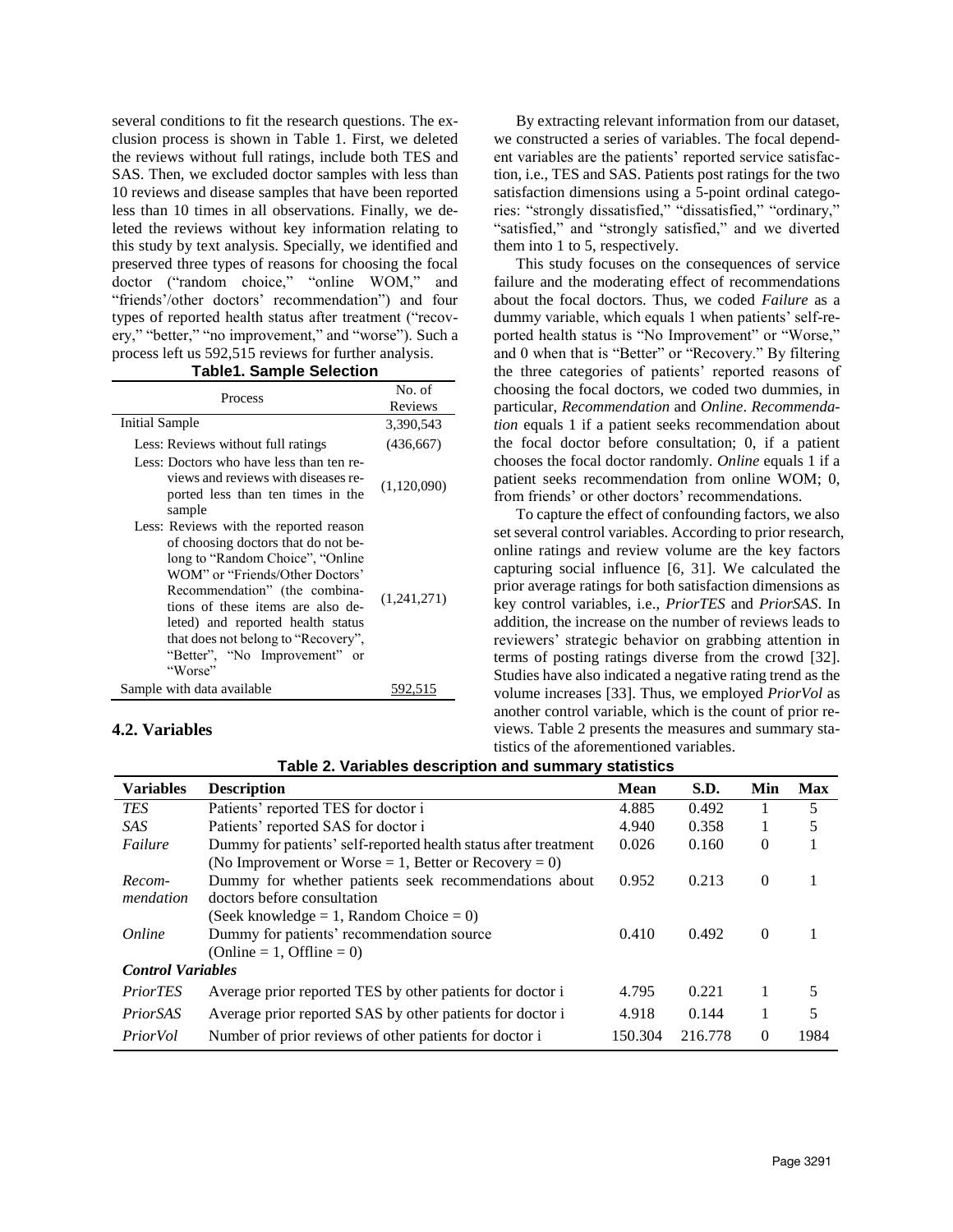#### **4.3. Empirical Model**

As the data of dependent variables are ordinal in nature, we leveraged an ordinal logistic model to perform the empirical analysis [34], which can keep the levels' order while ignoring possibly unequal differences between levels. To capture the nonlinear relationship between the focal variables, we used a latent dependent variable *Uijt* to reflect a patient's evaluation on doctor *i*'s service reported in *j-*th review in period *t* and then built the models on patients' review level. The models are presented as follows:<br>presented as follows:<br> $U_{ij} = \beta_1 F \alpha i lure_{ijt} + \beta_2 Recomemendation_{i}$ 

$$
U_{ijt} = \beta_1 Failure_{ijt} + \beta_2 Recommentation_{ijt}
$$
  
+  $\beta_3 Failure_{ijt} \times Recommentation_{ijt}$   
+  $\beta_4 PriorRating_{ijt} + \beta_5 log(PriorVol_{ijt} + 1)$  (1)  
+  $\theta'_i Discase_{ij} + \theta'_2 Doctor_i + \theta'_3 Month_t + \varepsilon_{ijt}$   

$$
U_{ijt} = \beta_1 Failure_{ijt} + \beta_2 Online_{ijt} + \beta_3 Failure_{ijt} \times Online_{ijt}
$$
  
+  $\beta_4 PriorRating_{ijt} + \beta_5 log(PriorVol_{ijt} + 1)$  (2)  
+  $\theta'_i Discase_{ij} + \theta'_2 Doctor_i + \theta'_3Month_t + \varepsilon_{ijt}$ 

We employed model (1) to examine the main effect of service failure on patients' evaluation and the moderating effect of recommendation. Then, we used model (2) to explore the differences of the main effect between different recommendation sources, and we estimated it with a subset of our dataset, where the "Random Choice" part is deleted. In both models, *i* and *j* indicate doctor and review, respectively, and *t* is the time stamp.  $\beta_1$ ,  $\beta_2$ and  $\beta_3$  capture the main effect of service failure on patients' TES and SAS and the moderating effect of recommendation and recommendation sources, respectively. *PriorRatingijt* refers to *PriorTESijt* or *PriorSASijt*, which accommodates the dependent variable, and *β<sup>4</sup>* captures its effect. To control the scale of prior review volume, we transformed *PriorVolijt* into log format and plus one to avoid zeros. In addition,  $\theta_k$  are vectors capturing the fixed effects on disease, doctor, and time level. Moreover, we assumed *εij* follows a logistic distribution, and the ordinal responses *Ratingijt* (i.e. *TESijt* and *SASijt*) are determined by the following rules:<br> $\begin{bmatrix} 1, & \text{if} & U_{\text{y}_i} \leq \lambda_i, \end{bmatrix}$ 

$$
Rating_{ijt} = \begin{cases} 1, & \text{if } U_{ijt} \leq \lambda_1; \\ 2, & \text{if } \lambda_1 < U_{ijt} \leq \lambda_2 \\ 3, & \text{if } \lambda_2 < U_{ijt} \leq \lambda_3, \\ 4, & \text{if } \lambda_3 < U_{ijt} \leq \lambda_4; \\ 5, & \text{if } \lambda_4 \leq U_{ijt}. \end{cases} \tag{3}
$$

where  $\lambda_1$  to  $\lambda_4$  are the cutoff points indicating the intervals of each rating level. From these assumptions, the conditional distribution of rating is calculated as:<br>  $\left[\text{Pr}(U_{ij} \leq \lambda_1 | x), k = 1; \right]$ 

and 
$$
S
$$
 is calculated as:  $Pr(Rating | x = k | x) = \begin{cases} Pr(U_{ij}, \leq \lambda_1 | x), k = 1; \\ Pr(\lambda_{k-1} \leq U_{ij}, \leq \lambda_k | x), k = 2, 3, 4; \\ Pr(\lambda_{k-1} \leq U_{ij}, \leq \lambda_k | x), k = 5. \end{cases}$ 

$$
= \begin{cases} Pr(U_{ijt} \leq \lambda_1 \mid x), k = 1; \\ Pr(U_{ijt} \leq \lambda_k \mid x) - Pr(U_{ijt} \leq \lambda_{k-1} \mid x), k = 2, 3, 4; \\ 1 - Pr(U_{ijt} \leq \lambda_4 \mid x), k = 5. \end{cases}
$$
(4)

where,

here,  
\n
$$
Pr(U_{ijl} \le \lambda_l \mid x) = \frac{\exp(\lambda_l - U_{ijl})}{1 + \exp(\lambda_l - U_{ijl})}, l = 1, 2, 3, 4
$$
\n(5)

We then performed the following empirical analysis based on the ordinal logit model.

## **5. Results**

### **5.1. Hypotheses testing**

As seen in Table 3, Models (1-1) and (1-2) are the baseline models indicating the main effect of service failure on patients' TES and SAS, and the rest of the columns are full models.

We first test H1 and H2. The estimates of  $\beta_l$  in all models are negative and significant, suggesting that service failure exerts negative effect on patients' TES and SAS. Service attitude and therapeutic effect are different rating attributes; however, with service failure, patients are more likely to post lower ratings on therapeutic effect and service attitude of doctors. Consumers will post ratings more objectively with the support of multi-dimensional rating systems [29], which remain unable to eliminate the negativity bias [21]. Simply put, consumers will choose to focus more on the negative attributes and omit the positive ones of a product or service. Thus, H1 and H2 are supported.

From the estimates of the interaction terms, we observe significant moderating effect on the negative main effect of service failure. Given that the estimates of interactions between service failure and recommendation are positive and significant (Model 2-1,  $\beta_3 = 0.5006$ , p< 0.001; Model 2-2,  $\beta_3 = 0.5221$ , p< 0.001), the negative effect of service failure will be attenuated for patients who seek recommendation (*Recommendation* = 1) about the doctors before consultation. In other words, seeking recommendation may facilitate patients to post relatively higher ratings on their reported TES and SAS when a service failure appears. Thus, H3a and H3b are supported.

When considering the recommendation source, our results provide evidence for H4a and H4b (Model 3-1,  $\beta_3 = -0.3317$ , p< 0.001; Model 3-2,  $\beta_3 = -0.4166$ , p< 0.001). The negative and significant estimates of the interactions between service failure and online WOM indicate the difference between recommendation sources on the negative effect of service failure. That is, seeking knowledge about the doctors online before consultation (*Online* = 1) exacerbates the negative effect of service failure on patients' self-reported satisfaction. In line with our hypothesis, patients who seek knowledge about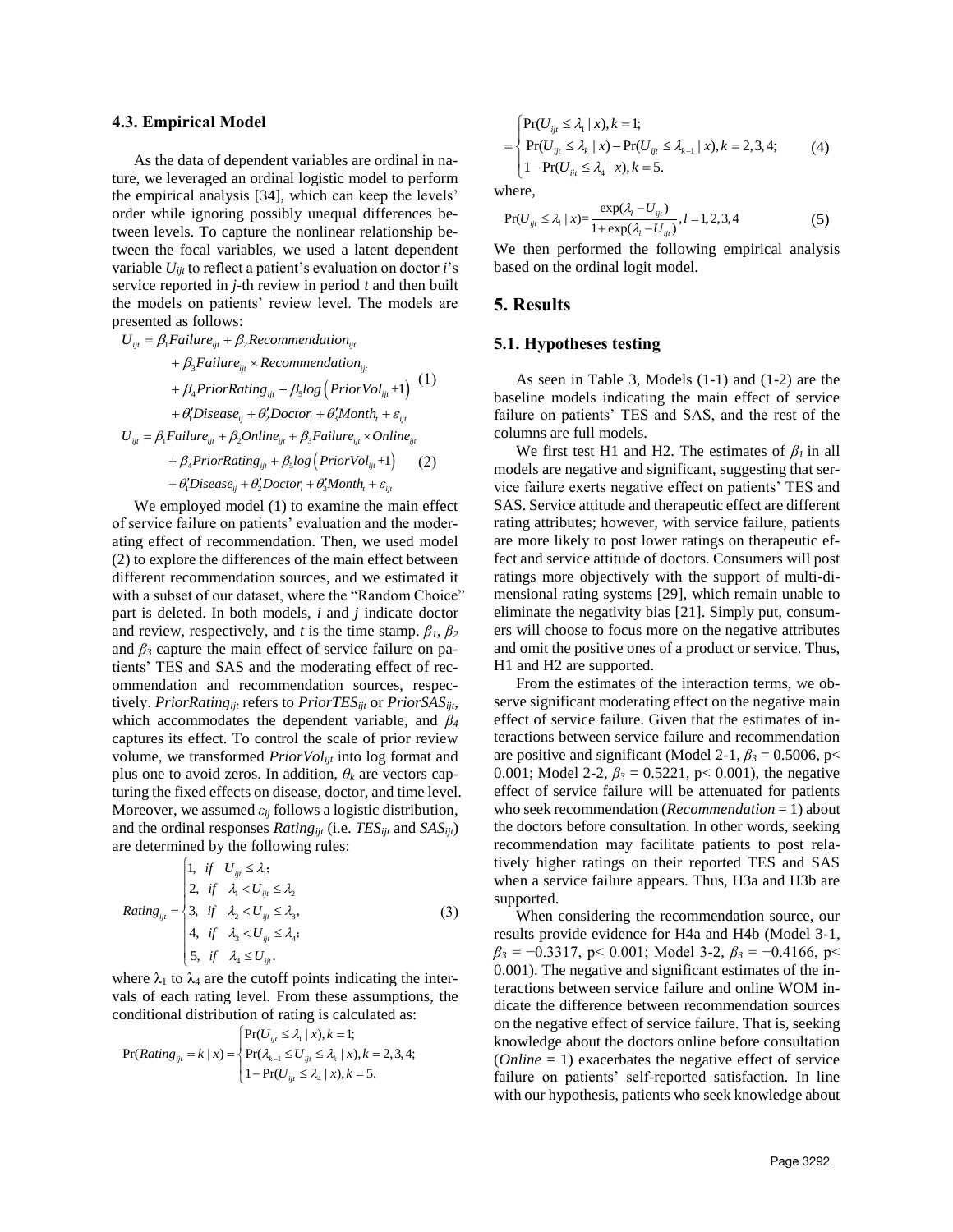| doctors from online WOM are stricter, and they post   |  |
|-------------------------------------------------------|--|
| lower ratings for doctors than those who obtain prior |  |
|                                                       |  |

recommendations offline (i.e., friends or other doctors) when facing to service failure.

|                                 | Table 3. Effect of service failure on patients' satisfaction |              |              |              |               |               |
|---------------------------------|--------------------------------------------------------------|--------------|--------------|--------------|---------------|---------------|
| Variables                       | $(1-1)$                                                      | $(1-2)$      | $(2-1)$      | $(2-2)$      | $(3-1)$       | $(3-2)$       |
|                                 | <b>TES</b>                                                   | <b>SAS</b>   | <b>TES</b>   | <b>SAS</b>   | <b>TES</b>    | SAS           |
| Failure                         | $-1.9223***$                                                 | $-1.5969***$ | $-2.3783***$ | $-2.0665***$ | $-1.6625***$  | $-1.2750***$  |
|                                 | (0.011)                                                      | (0.011)      | (0.038)      | (0.039)      | (0.018)       | (0.020)       |
|                                 |                                                              |              | $0.2603***$  | $0.2144***$  |               |               |
| Recommendation                  |                                                              |              | (0.011)      | (0.014)      |               |               |
|                                 |                                                              |              | $0.5006***$  | $0.5221***$  |               |               |
| Failure×Recommendation          |                                                              |              | (0.039)      | (0.040)      |               |               |
|                                 |                                                              |              |              |              | $-0.0966$ *** | $-0.0453***$  |
| Online                          |                                                              |              |              |              | (0.005)       | (0.007)       |
|                                 |                                                              |              |              |              | $-0.3317***$  | $-0.4166$ *** |
| $F\alpha$ ilure $\times$ Online |                                                              |              |              |              | (0.023)       | (0.025)       |
|                                 | $0.7657***$                                                  |              | $0.7610***$  |              | $0.7507***$   |               |
| <b>PriorTES</b>                 | (0.009)                                                      |              | (0.009)      |              | (0.010)       |               |
|                                 |                                                              | $0.8115***$  |              | $0.7919***$  |               | $0.7708***$   |
| PriorSAS                        |                                                              | (0.014)      |              | (0.014)      |               | (0.015)       |
|                                 | 0.0034                                                       | $-0.0196***$ | $-0.0018$    | $-0.0244***$ | $0.0077***$   | $-0.0174***$  |
| ln(PriorVol)                    | (0.002)                                                      | (0.002)      | (0.002)      | (0.002)      | (0.002)       | (0.003)       |
| Disease Fixed Effects           | <b>YES</b>                                                   | <b>YES</b>   | <b>YES</b>   | <b>YES</b>   | <b>YES</b>    | <b>YES</b>    |
| Doctor Fixed Effects            | <b>YES</b>                                                   | <b>YES</b>   | <b>YES</b>   | <b>YES</b>   | <b>YES</b>    | <b>YES</b>    |
| Time Fixed Effects              | <b>YES</b>                                                   | <b>YES</b>   | <b>YES</b>   | <b>YES</b>   | <b>YES</b>    | <b>YES</b>    |
| <b>Observations</b>             | 592514                                                       | 592514       | 592514       | 592514       | 564154        | 564154        |
| Pseudo $R^2$                    | 0.1281                                                       | 0.1128       | 0.1309       | 0.1159       | 0.1239        | 0.1043        |

*Note: 1. Robust standard errors are reported in the parenthesis. 2. Significance level: \*\*\* p<0.001; \*\* p<0.01; \* p<0.05. 3. The values of κi are omitted because of page limitation.*

## **5.2. Robustness Check**

To validate our findings, we conduct a robustness check by discussing potential mechanisms that may influence the reliability of the observed effect. The dependent variables are likely to be related to a certain level, so the error terms of the models are correlated. In that case, we re-estimate the models jointly by seemingly unrelated regression, which allows correlated error terms between different equations. The results provided in Table 4 are in line with our main findings.

## **6. Discussion**

## **6.1. Key Findings**

This study aims to unravel the effects of service failure on patients' satisfaction about different service attributes, i.e., therapeutic effect and service attitude. Building on the unique dataset and empirical analysis, this research yields three critical findings. First, service failure exerts a negative effect on patients' TES and SAS. Second, seeking online or offline WOM recommendations before medical consultation attenuates the negative effect of service failure. Third, the effect magnitude of online WOM recommendation is higher than that of the offline one on moderating the effect of service failure. These findings underlie several theoretical and managerial implications.

### **6.2. Theoretical Implications**

This study contributes to the literature from several perspectives. First, we contribute to the healthcare management studies by developing two specific attributes on measuring patients' satisfaction and examining the effect of service failure on them. Although Donabedian put forward the measures of service process and outcomes to judge service quality [35], the dimensions to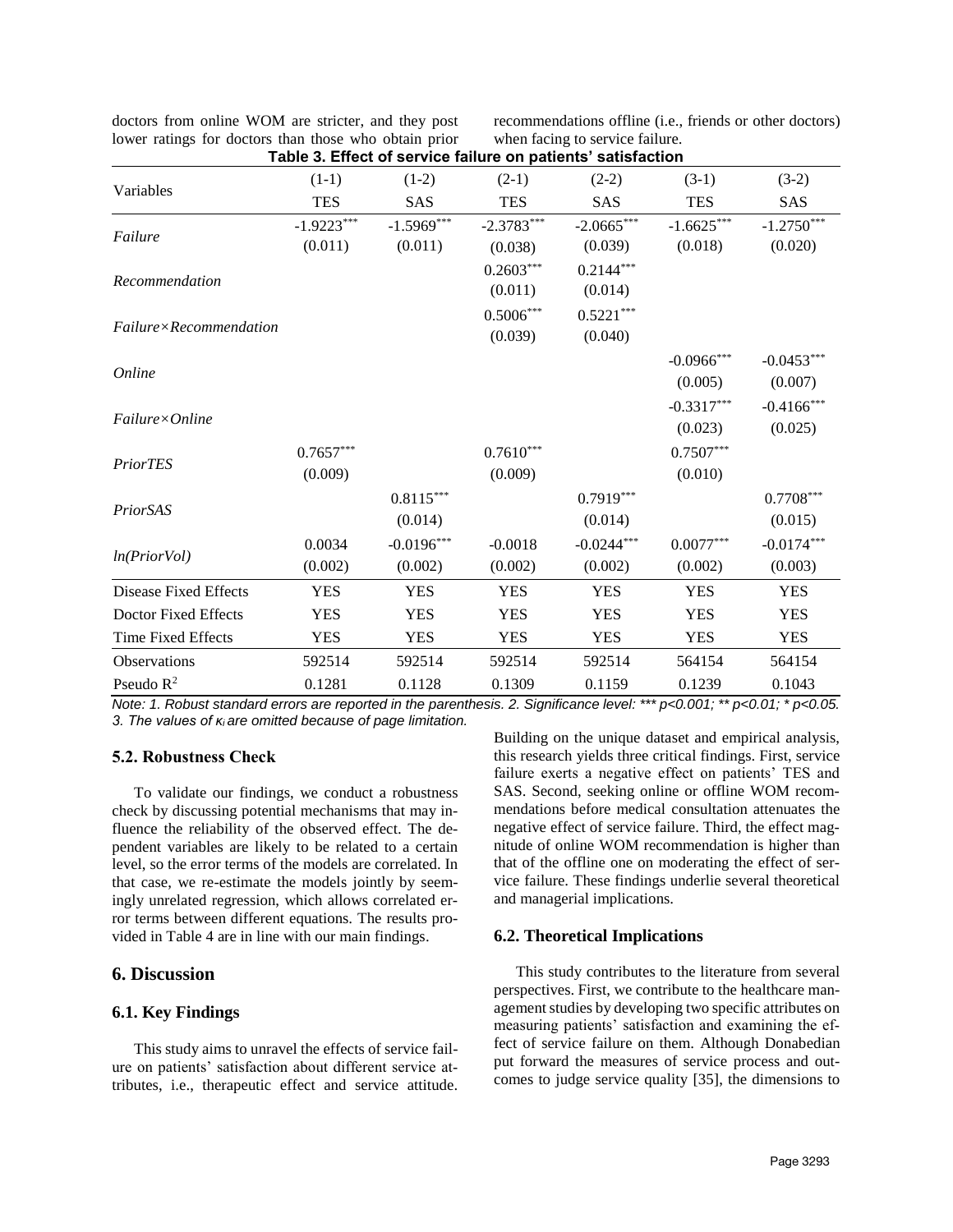judge patients' service satisfaction have yet been addressed. Considering that many studies have emphasized the importance of patients' satisfaction [1, 12, 22], we contribute to the literature by identifying two salient dimensions, that is, therapeutic effect and service attitude. Given the obvious effect of service failure on therapeutic effect, we also yield contribution by uncovering the negative effect of service failure on patients' SAS, which means patients will blame negative outcomes on doctors.

| $(1-2)$<br>$(2-1)$<br>$(3-2)$<br>$(1-1)$<br>$(2-2)$<br>$(3-1)$                                                   |  |
|------------------------------------------------------------------------------------------------------------------|--|
| Variables                                                                                                        |  |
| <b>TES</b><br><b>TES</b><br>SAS<br><b>TES</b><br>SAS<br><b>SAS</b>                                               |  |
| -0.8952***<br>$-1.7785***$<br>$-1.5360***$<br>$-2.4203***$<br>$-1.3756***$<br>$-0.7881***$                       |  |
| Failure<br>(0.003)<br>(0.003)<br>(0.005)<br>(0.004)<br>(0.009)<br>(0.012)                                        |  |
| $0.0490***$<br>$0.0267***$<br>Recommendation                                                                     |  |
| (0.003)<br>(0.002)                                                                                               |  |
| $0.9670***$<br>$0.9649***$<br>$F \alpha$ ilure $\times$ Recommendation                                           |  |
| (0.012)<br>(0.009)                                                                                               |  |
| $-0.0093***$<br>$-0.0017***$                                                                                     |  |
| Online<br>(0.001)<br>(0.001)                                                                                     |  |
| $-0.2824***$<br>$-0.1894***$                                                                                     |  |
| $F\alpha$ ilure $\times$ Online<br>(0.007)<br>(0.005)                                                            |  |
| $0.2305***$<br>$0.2211***$<br>$0.2295***$                                                                        |  |
| PriorTES<br>(0.002)<br>(0.002)<br>(0.002)                                                                        |  |
| $0.2937***$<br>$0.2944***$<br>$0.2753***$                                                                        |  |
| PriorSAS<br>(0.003)<br>(0.003)<br>(0.003)                                                                        |  |
| $0.0047***$<br>$0.0018^{***}\,$<br>$0.0031***$<br>$0.0007*$<br>$0.0059***$<br>$0.0023***$                        |  |
| ln(PriorVol)<br>(0.000)<br>(0.000)<br>(0.002)<br>(0.000)<br>(0.000)<br>(0.000)                                   |  |
| 3.8158***<br>$3.5285***$<br>3.8179***<br>3.5966***<br>$3.8186***$<br>$3.5237***$                                 |  |
| Constant<br>(0.012)<br>(0.013)<br>(0.013)<br>(0.012)<br>(0.012)<br>(0.013)                                       |  |
| <b>Disease Fixed Effects</b><br><b>YES</b><br><b>YES</b><br><b>YES</b><br><b>YES</b><br><b>YES</b><br><b>YES</b> |  |
| Doctor Fixed Effects<br><b>YES</b><br><b>YES</b><br><b>YES</b><br><b>YES</b><br><b>YES</b><br><b>YES</b>         |  |
| Time Fixed Effects<br><b>YES</b><br><b>YES</b><br><b>YES</b><br><b>YES</b><br><b>YES</b><br><b>YES</b>           |  |
| Observations<br>592514<br>592514<br>592514<br>564154<br>564154<br>592514                                         |  |
| $R^2$<br>0.2750<br>0.1868<br>0.2841<br>0.2027<br>0.2773<br>0.1887                                                |  |

*Note: Significance level: \*\*\* p<0.001; \*\* p<0.01; \* p<0.05.*

Second, we contribute to the healthcare information literature by providing a novel perspective to understand patients' choice of recommendation means. Morey indicated that patients mainly seek information from offline means, and the online one is the second popular choice [36]. We argue that the online means provides patients with considerable choices about doctors and ratings from others, which may help patients make better decisions. A possible downside is that vast online information may raise patients' expectations on the service process and outcomes.

Third, this study contributes to the service failure research by revealing that ex-ante factors can influence the effect of service failure on consumers' ex-post satisfaction and perceived values. Research about service failure focuses mainly on the outcomes, influence, and strategy of conducting ex-post recovery [11, 20]. This study provides a novel perspective that ex-ante factors (i.e., recommendations) can also exert an influence on the negative effect of service failure.

Finally, we contribute to the recommendation research to understand the differences between online and offline WOM recommendations. Several studies have implied such differences [5, 13]. Although Smith et al. documented the differences between recommendations from online groups [15], the differences between online and offline recommendation sources still warrant indepth understanding. This study fills these research gaps by finding the differences in attenuating the negative effect of service failure.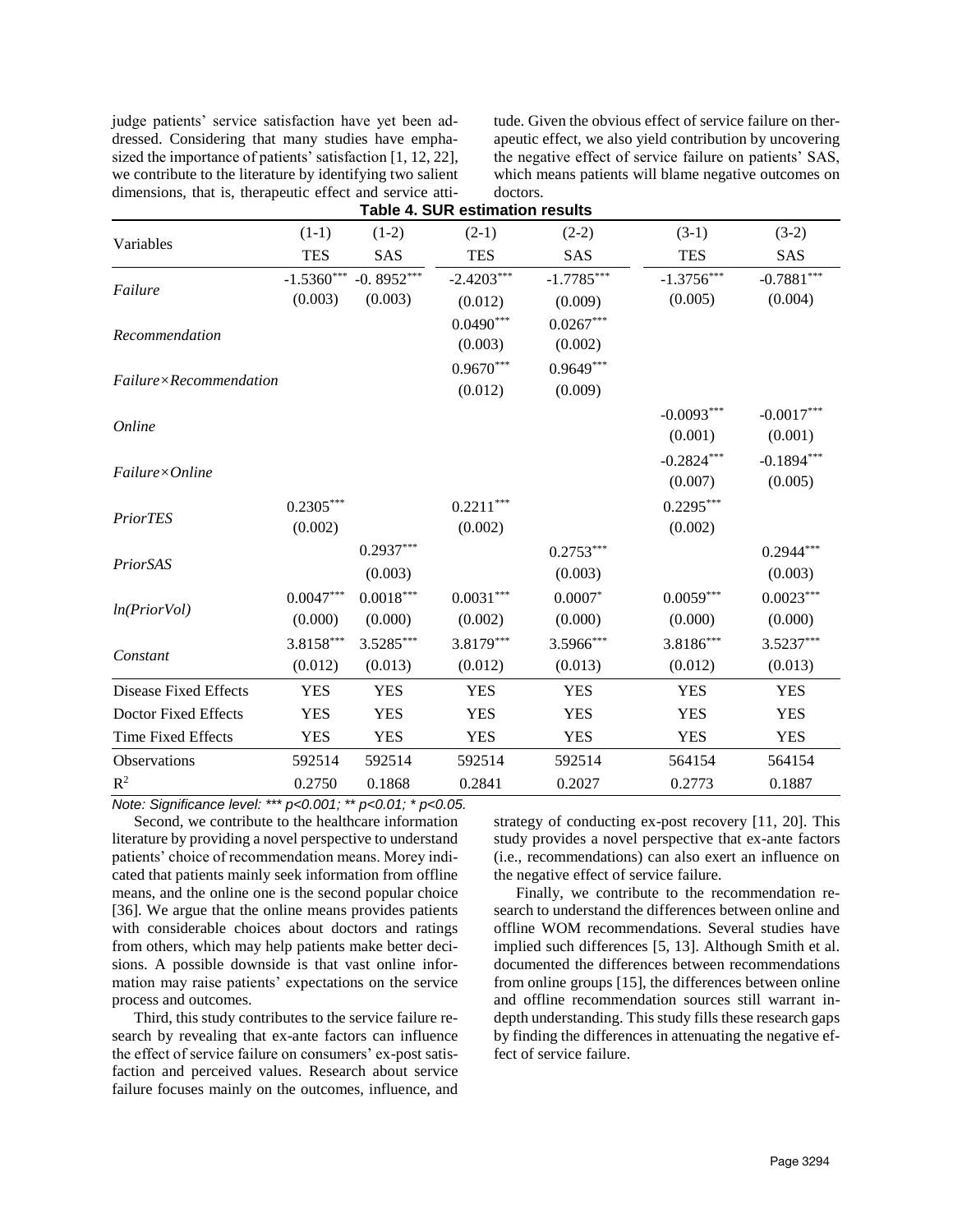#### **6.3. Managerial Implications**

This research underlies several important managerial implications. First, a service failure triggers patients' dissatisfaction not only on therapeutic effect but also on service attitude. Although doctors are busy with their daily work, we suggest them to keep a relatively good attitude as much as they can to foster a better service climate, which may alleviate the tense relationship between doctors and patients, especially when service failure appears. As one treatment may show varying outcomes on different patients, we suggest that patients should be objective when their health status has not improved and avoid venting their anger on the doctors.

Second, a service failure leads patients to show higher dissatisfaction when they seek knowledge from online WOM recommendations than when they do from offline ones. Because patients may build up excessive expectations from doctors with good reputation. We suggest that patients should be practical and not overly expect the therapeutic effect. When encountering a service failure, we suggest patients to communicate with doctors timely to seek a better solution.

Third, this study suggests that seeking recommendations about doctors before the consultation attenuates the negative effect of service failure on patients' satisfaction. Thus, Patients can search for related information about their diseases before consultation and find a proper doctor, which can benefit their consultation experience. We also suggest the practitioners build intelligent recommendation systems to match patients with proper doctors. Moreover, disclosure on doctors' consultation history and reviews from other patients may help improve patients' consultation satisfaction, especially when a service failure appears.

## **6.4. Limitations and Future Research Directions**

This study has several limitations, which may imply fruitful research directions. First, we only focus on patients' reported TES and SAS for doctors' service despite the many other attributes for a product or service. Therefore, one future research direction is to consider other attributes related to consumer satisfaction. In addition, we code patients' self-reported health status as service failure, which is a dummy variable, and fail to measure service quality with an objective, continuous variable to extend our findings. Future research can further employ continuous measures to validate our findings. Second, owing to the anonymous mechanism to protect patients' privacy in OHCs, we are limited to identify patients' personal information and online activities, such as their age, gender, duration, and social network in the website. However, previous studies have

documented the potential effect of these factors on reviewers' ratings [13, 31]. Researchers can consider other factors to extend our findings and examine the reliability of this study using other OHCs.

## **7. Conclusion**

This study fills the underlying research gap by exploring the effect of service failure on patients' satisfaction and considering the moderating effect of recommendation and recommendation sources. We contribute to the literature by unravelling that service failure not only influences patients' TES but also their SAS, that the recommendation can attenuate the negative effect of service failure, and that such an effect varies between online and offline WOM recommendation sources. With our findings as basis, related stakeholders can formulate appropriate strategies and policies to improve patients' satisfaction and doctor–patient relationship.

## **8. Acknowledgements**

This work was supported by the National Natural Science Foundation (NSFC) Programs of China [91646113, 71722014 and 71771182], and the Youth Innovation Team of Shaanxi Universities "Big data and Business Intelligent Innovation Team".

## **9. References**

- [1] T. J. Vogus, and L. E. Mcclelland, "When the Customer Is the Patient: Lessons from Healthcare Research on Patient Satisfaction and Service Quality Ratings," *Human Resource Management Review,* 2016, vol. 26, no. 1, pp. 37-49.
- [2] J. Halpern, "Empathy and Patient–Physician Conflicts," *Journal of General Internal Medicine,* 2007, vol. 22, no. 5, pp. 696-700.
- [3] M. T. Akçura, and Z. D. Ozdemir, "A Strategic Analysis of Multi-Channel Expert Services," *Journal of Management Information Systems,* 2017, vol. 34, no. 1, pp. 206-231.
- [4] D. F. Duhan, S. D. Johnson, J. B. Wilcox, and G. D. Harrell, "Influences on Consumer Use of Word-ofmouth Recommendation Sources," *Journal of the Academy of Marketing Science,* 1997, vol. 25, no. 4, pp. 283-295.
- [5] P. Gupta, and J. Harris, "How E-WOM Recommendations Influence Product Consideration and Quality of Choice: A Motivation to Process Information Perspective," *Journal of Business Research,* 2010, vol. 63, no. 9, pp. 1041-1049.
- [6] Y. J. Lee, K. Hosanagar, and T. Yong, "Do I Follow My Friends or the Crowd? Information Cascades in Online Movie Ratings," *Mangement Science,* 2015, vol. 61, no. 9, pp. 2241-2258.
- [7] R. L. Oliver, "A Cognitive Model of the Antecedents